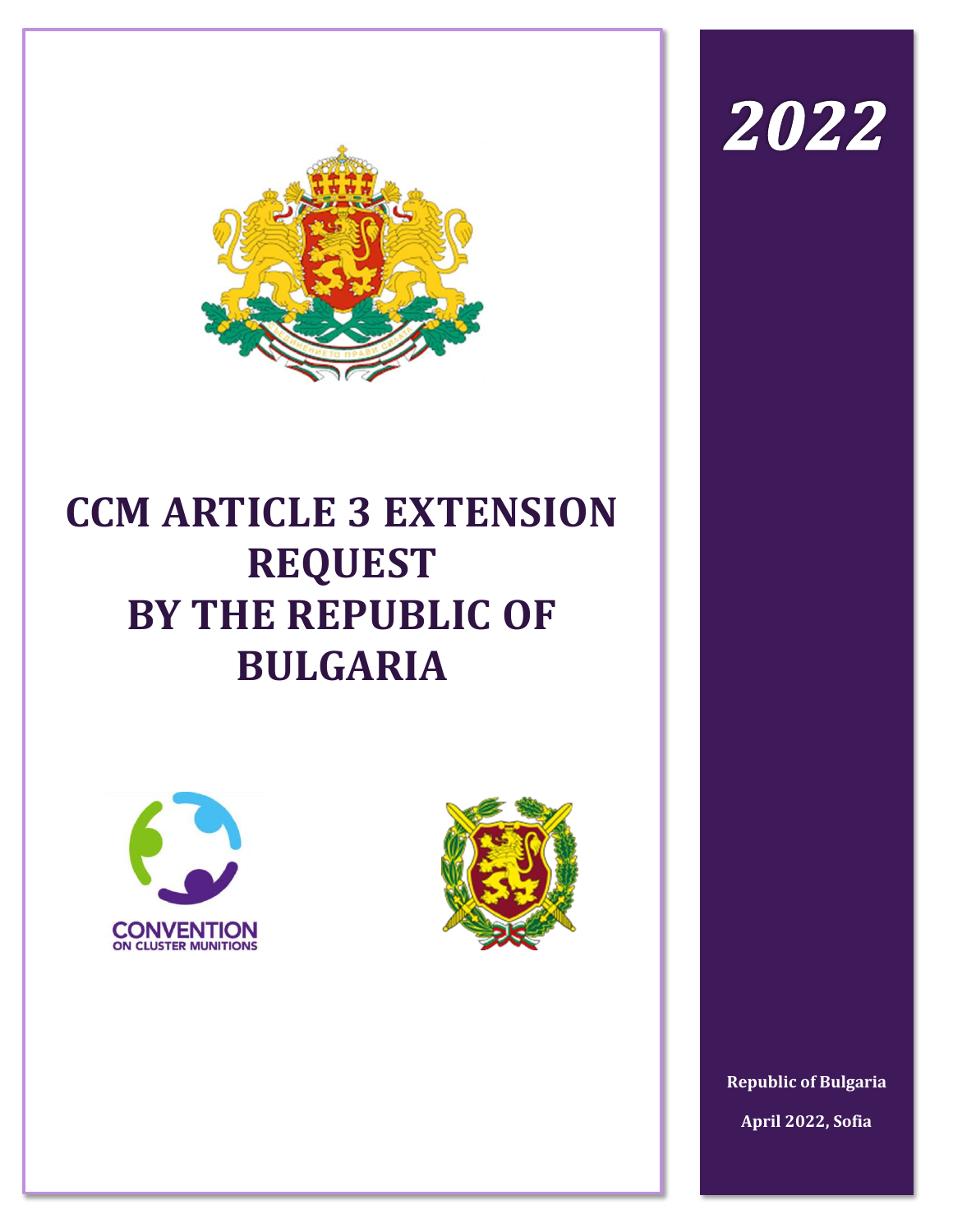## **Contents**

| RATIONALE AND RESOURCE MOBILIZATION: SUMMARY EXPLANATION OF THE PROPOSED EXTENSION, INCLUDING THE FINANCIAL AND         |  |
|-------------------------------------------------------------------------------------------------------------------------|--|
| TECHNICAL MEANS AVAILABLE TO OR REQUIRED BY THE STATE PARTY, AND, WHERE APPLICABLE, THE EXCEPTIONAL CIRCUMSTANCES       |  |
|                                                                                                                         |  |
| OUTLINE FOR HOW AND WHEN STOCKPILE DESTRUCTION WILL BE COMPLETED - SUMMARY WORK PLAN FOR THE PERIOD OF EXTENSION . 4    |  |
| QUANTITY AND TYPE OF CLUSTER MUNITIONS AND EXPLOSIVE SUBMUNITIONS HELD AT THE ENTRY INTO FORCE OF THE CONVENTION FOR    |  |
| THAT STATE PARTY AND ANY ADDITIONAL CLUSTER MUNITIONS OR EXPLOSIVE SUBMUNITIONS DISCOVERED AFTER SUCH ENTRY INTO        |  |
|                                                                                                                         |  |
| QUANTITY AND TYPE OF CLUSTER MUNITIONS AND EXPLOSIVE SUBMUNITIONS DESTROYED DURING THE 8 YEARS AFTER THE ENTRY INTO     |  |
|                                                                                                                         |  |
|                                                                                                                         |  |
| QUANTITY AND TYPE OF CLUSTER MUNITIONS AND EXPLOSIVE SUBMUNITIONS REMAINING TO BE DESTROYED DURING THE PROPOSED         |  |
|                                                                                                                         |  |
|                                                                                                                         |  |
|                                                                                                                         |  |
|                                                                                                                         |  |
|                                                                                                                         |  |
|                                                                                                                         |  |
|                                                                                                                         |  |
| AS DEMONSTRATED IN GRAPHIC 2, THE IMPLEMENTATION OF THE DESTRUCTION PROCESS OF THE ESS ALLOCATED IN LOT 1 HAS BEEN      |  |
| ALMOST FINALIZED WITH REMAINING LESS THAN 6 THOUSAND SUBMUNITIONS, MARKED IN RED, TO BE DESTROYED.  11                  |  |
|                                                                                                                         |  |
|                                                                                                                         |  |
|                                                                                                                         |  |
|                                                                                                                         |  |
|                                                                                                                         |  |
|                                                                                                                         |  |
| INSTITUTIONAL, FINANCIAL, TECHNICAL, AND HUMAN MEANS AND RESOURCES AVAILABLE AND/OR NECESSARY IN ORDER TO MEET          |  |
|                                                                                                                         |  |
|                                                                                                                         |  |
| DETAILED WORK PLAN COVERING THE AMOUNT OF TIME REQUESTED, WITH MEASURABLE BENCHMARKS, INCLUDING, BUT NOT LIMITED        |  |
|                                                                                                                         |  |
| How much storage and stockpile destruction is planned for each year of the extension period?  15                        |  |
|                                                                                                                         |  |
| What are the expected sources of funding necessary for implementation of the plan?19                                    |  |
| What are potential challenges and/or risk factors that may negatively affect the realization of the plan?  19           |  |
| CIRCUMSTANCES THAT MAY IMPEDE THE ABILITY OF THE STATE PARTY TO DESTROY ALL STOCKPILES DURING THE PROPOSED EXTENSION 19 |  |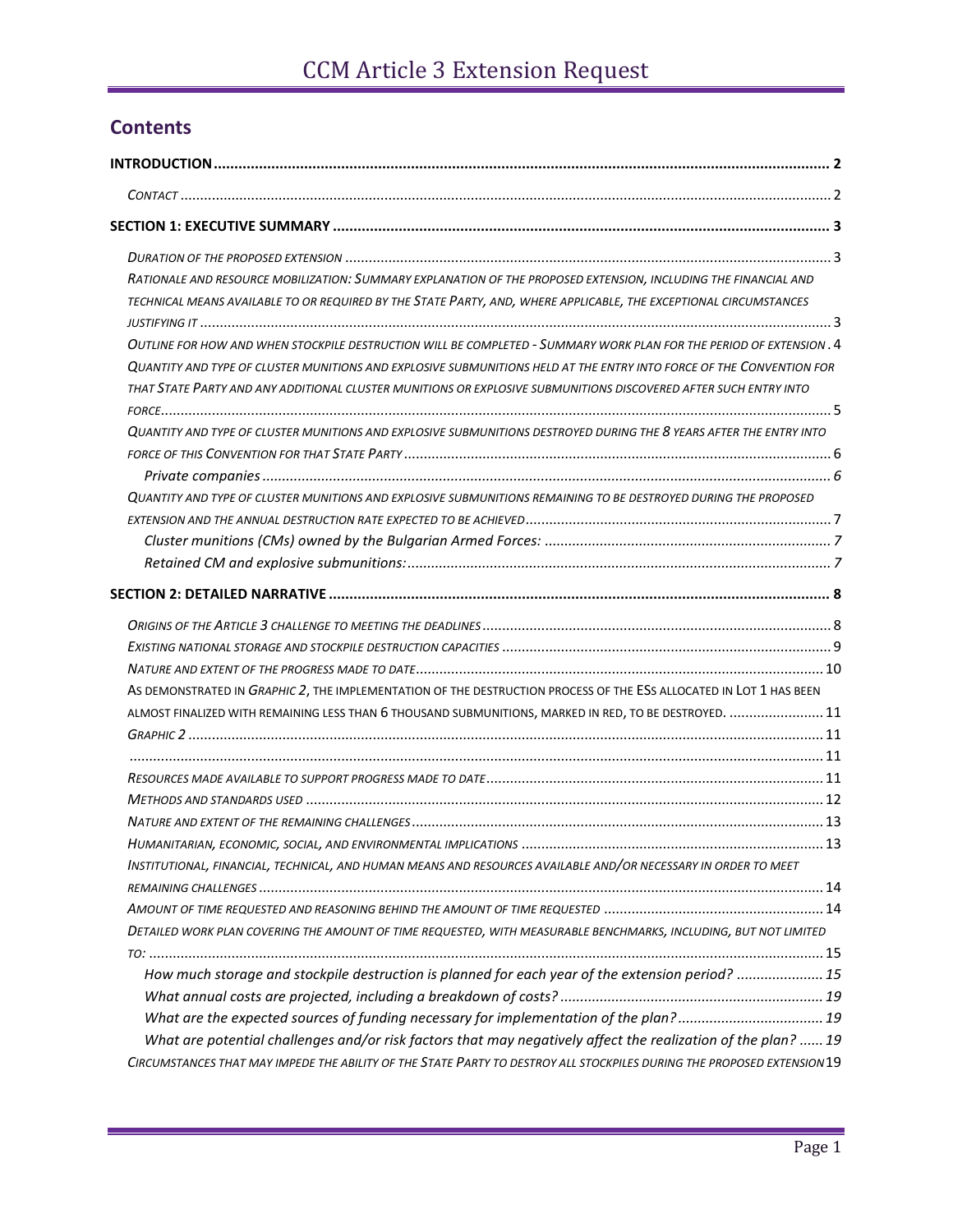# <span id="page-2-0"></span>**Introduction**

The Republic of Bulgaria ratified the Convention on Cluster Munitions (CCM) in April 2011. For the Republic of Bulgaria the Convention entered into force on 1<sup>st</sup> October 2011. Under its provisions, the Republic of Bulgaria undertakes to destroy or to ensure the destruction of all cluster munitions (CMs) within eight years. Accordingly, the deadline for the destruction of the Bulgarian cluster munitions stockpiles was 1<sup>st</sup> October 2019. Nonetheless, the Republic of Bulgaria was not in position to complete the cluster munitions destruction within the aforementioned eight years period. Following a 2019 initial request, in April 2020 the Republic of Bulgaria submitted an updated extension request in accordance with Article 3.2 of the Convention including a detailed project management and work plan to be considered at the CCM Second Review Conference.

In February 2021, via silence procedure, the Conference agreed to grant the request of the Republic of Bulgaria for an extension until October 1, 2022.

## <span id="page-2-1"></span>*Contact*

Stoyan Karastoyanov Chief expert, EU & International organizations Department Defence Policy and Planning Directorate, Ministry of Defence of the Republic of Bulgaria Tel: + 359 92 20 921, Mobile: + 359 886 51 78 84 e-mail: [s.karastoyanov@mod.bg](mailto:s.karastoyanov@mod.bg) ; [stoyan.karastoyanov@gmail.com](mailto:stoyan.karastoyanov@gmail.com)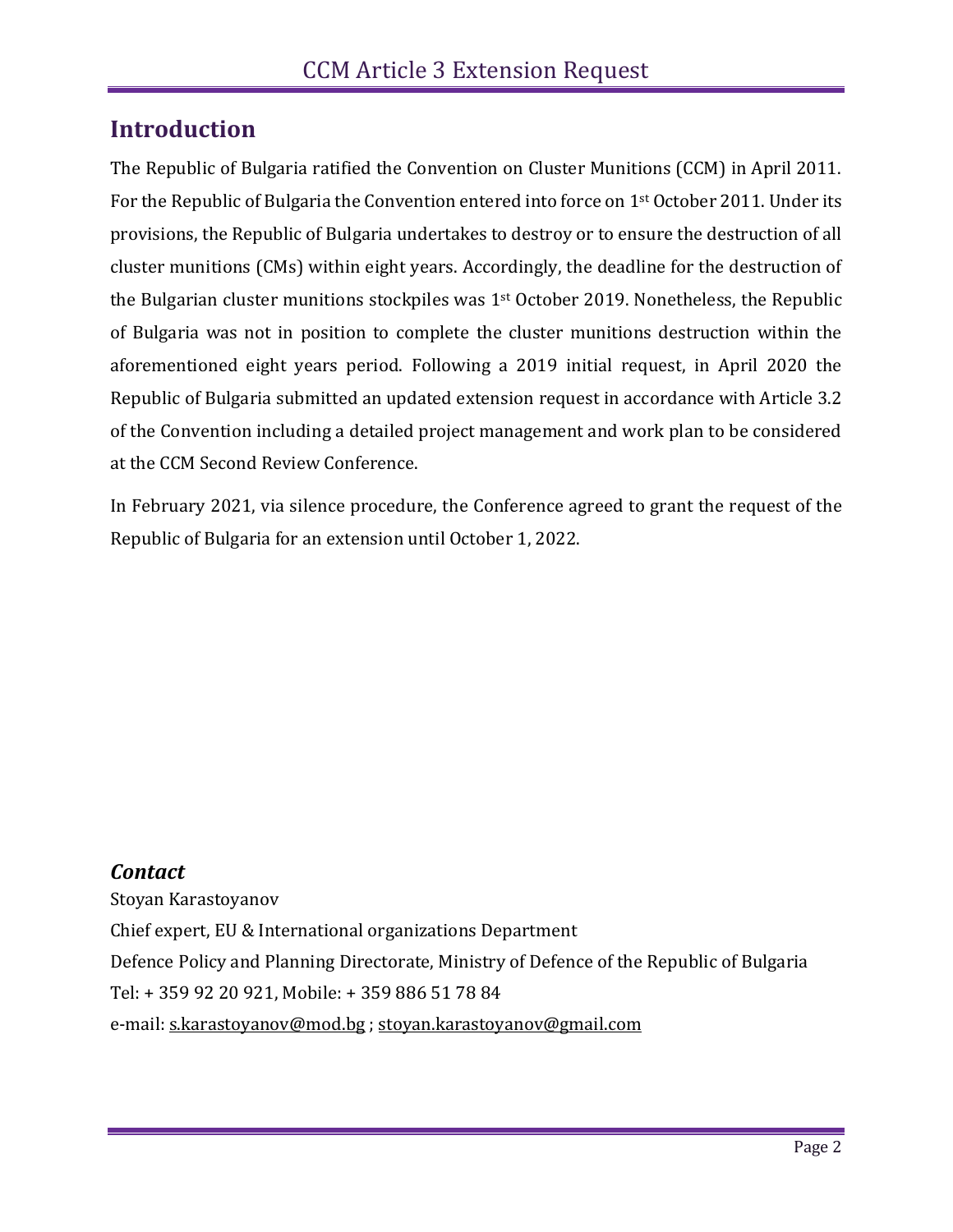# <span id="page-3-0"></span>**Section 1: Executive summary**

### <span id="page-3-1"></span>*Duration of the proposed extension*

Based on the analysis of the current situation and recent developments, Bulgaria is on the opinion that the process of destruction of the cluster munitions stockpiles on the national territory could **not** be completed by October 1, 2022.

Hence, the Republic of Bulgaria would like to submit an extension request for а period of 15 months *(until December 31, 2023)* in order to meet its Article 3 obligations.

# <span id="page-3-2"></span>*Rationale and resource mobilization: Summary explanation of the proposed extension, including the financial and technical means available to or required by the State Party, and, where applicable, the exceptional circumstances justifying it*

For reasons explained in detail in the extension request, submitted in April 2020, the Republic of Bulgaria has not been able to meet its initial deadline of October 1, 2019 for destruction of its cluster munitions stockpiles.

In order to meet the CCM obligations under Article 3, in July 2019 a contract was signed between NSPA and the Italian company "Esplodenti Sabino" Srl. for the destruction of cluster munition stockpiles in possession of the Bulgarian Armed Forces. An estimate of the available at the time financial resources indicated that they suffice solely for the destruction of the cluster munitions listed under Lot 1 and Lot 2 outlined in Table 1 in *Detailed narrative*  section of the Extension request.

To facilitate the transportation and destruction processes, the Ministry of Defence initiated in September 2019 three additional processes:

- A law amendment to allow the transportation of the CMs outside the territory of the Republic of Bulgaria, to a State Party to the Convention – adopted in December 2019;
- A tripartite agreement between the MoD, the project contractor and the transport subcontractor – signed in January 2020;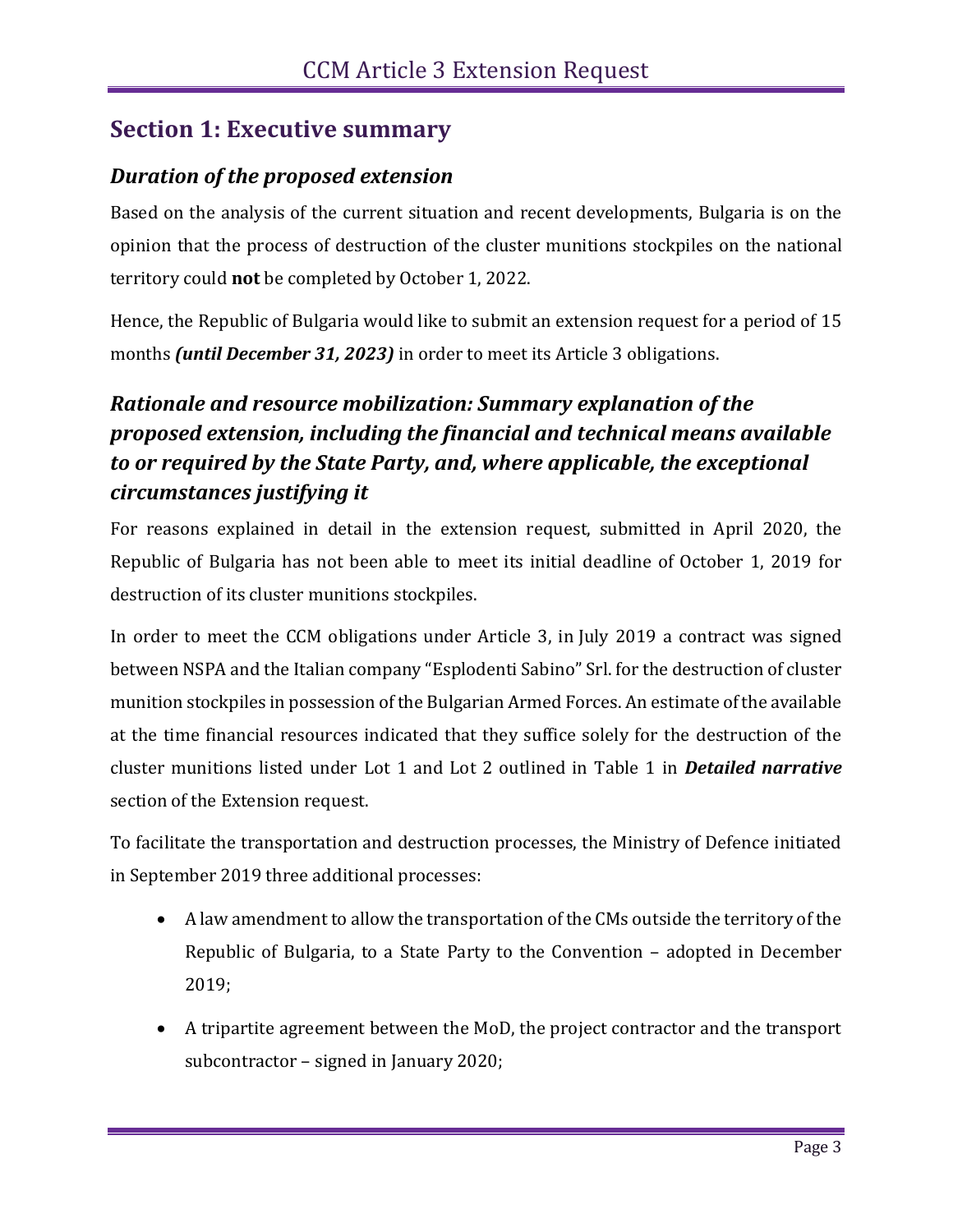• A memorandum with the US Embassy in Sofia to secure additional funding of up to **USD 2 mln** for the destruction of the CMs allocated in Lot 3 – signed in February 2020.

The start of the destruction process was given in May 2020 with the transportation of the explosive submunitions (ESs) in Lot 2. By the end of 2020 all Lot 1 and Lot 2 explosive submunitions have been successfully transferred to the contractor's destruction facilities in Italy.

On December 21, 2020, an explosion erupted in one of the factories of the contractor company "Esplodenti Sabino" Srl.

Following the accident, an investigation conducted by the Italian authorities has begun and the contractor's license to operate has been temporarily revoked.

Since January 2021, all activities related to transportation and destruction of the explosive submunitions have been put on hold.

In November 2021, all of "Esplodenti Sabino" Srl. licenses and authorizations have been reactivated and reinstated as well as the site activities and the equipment set-up.

Upon obtaining all necessary transport licenses and permits and after being put **on hold** for 13 months, in February 2022 the project of destruction of the Bulgarian Army's cluster munitions stockpiles was resumed with the transportation of the first tranche of explosive submunitions, allocated in Lot 3.

## <span id="page-4-0"></span>*Outline for how and when stockpile destruction will be completed - Summary work plan for the period of extension*

According to SOW, the contractor should perform the safest and most cost-effective destruction of the cluster munitions within frameworks and conditions required by MoD and agreed with NSPA. The destruction process has been performing outside the territory of the Republic of Bulgaria, in Italy - a State Party to the Convention.

The Bulgarian cluster munitions and explosive submunitions (ES) of total number **6862** CMs and **186349** ESs have been divided into three (3) lots according to the priorities outlined in Table 1 in *Detailed narrative* section of the Extension request.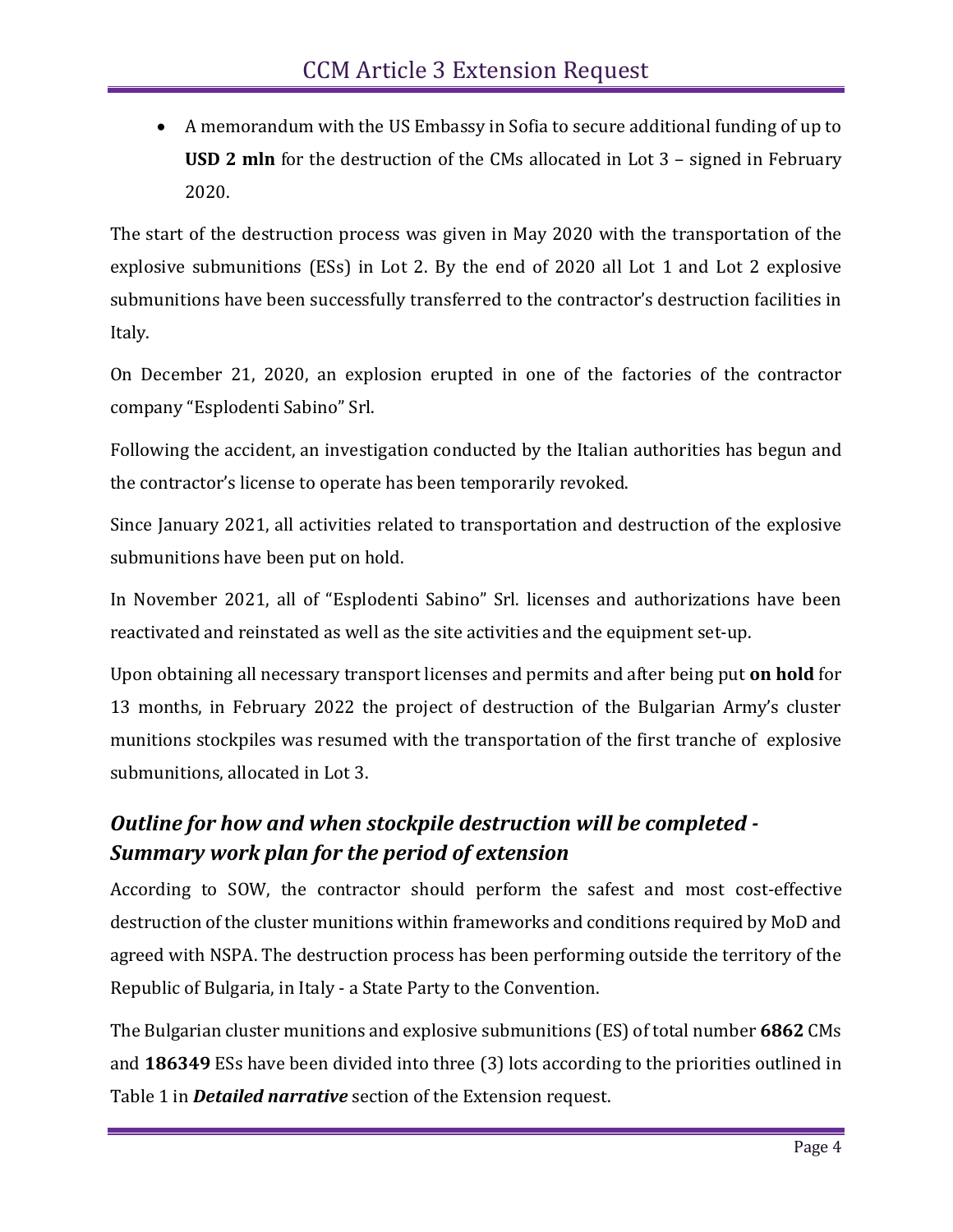Subsequent to securing additional financial resources for the destruction of the CMs allocated in Lot 3, the contract between NSPA and the Italian company "Esplodenti Sabino" Srl. encompasses the destruction of all of the Bulgarian Army's cluster munitions stockpiles.

The transportation of the Lot 1 and Lot 2 explosive submunitions to the contractor's facilities in Italy have been successfully completed by the end of 2020 as initially planned. In February 2022, the implementation of destruction process of Lot 1 and Lot 2 was resumed. As of April 1, 2022, the destruction rate is higher than 70 percent, as displayed in *Graphic 1* and *Graphic 2* in **Detailed narrative.** The Italian contractor is aiming to complete the Lot 1 and Lot 2 destruction process by June 2022.

The transportation activities of Lot 3 explosive submunitions should occur over the period of eleven (11) months and the destruction must be completed no later than six months after the collection of all cluster munitions.

The complete contractual program for the destruction of the Lot 3 explosive submunitions is to be implemented in the period February 2022 - June 2023.

Up to 6 months are scheduled for the verification processes of the project for the destruction of the Bulgarian Army's cluster munitions and any contingencies (should they arise).

## <span id="page-5-0"></span>*Quantity and type of cluster munitions and explosive submunitions held at the entry into force of the Convention for that State Party and any additional cluster munitions or explosive submunitions discovered after such entry into force*

Cluster munitions and submunitions held at the entry into force of the Convention:

| <b>Name</b>                                | <b>Number</b> | <b>Number</b><br>0f | Gross       | Net weight |
|--------------------------------------------|---------------|---------------------|-------------|------------|
|                                            | of CM         | explosive           | weight      | (t)        |
|                                            |               | submunitions        | $\vert$ (t) |            |
| <b>Owned by the Bulgarian Armed Forces</b> |               |                     |             |            |
| <b>RBK 250 PTAB-2,5 M</b>                  | 478           | 20 0 76             | 160.13      | 118.54     |
| <b>RBK 250 ZAB 2,5 SM</b>                  | 60            | 2880                | 15.6        | 12         |
| <b>RBK 500 ZAB 2,5 SM</b>                  | 86            | 25 5 42             | 45.58       | 37.41      |
| <b>RBK 500 SHOAB-0,5 M</b>                 | 36            | 19656               | 19.08       | 14.76      |

*Table A*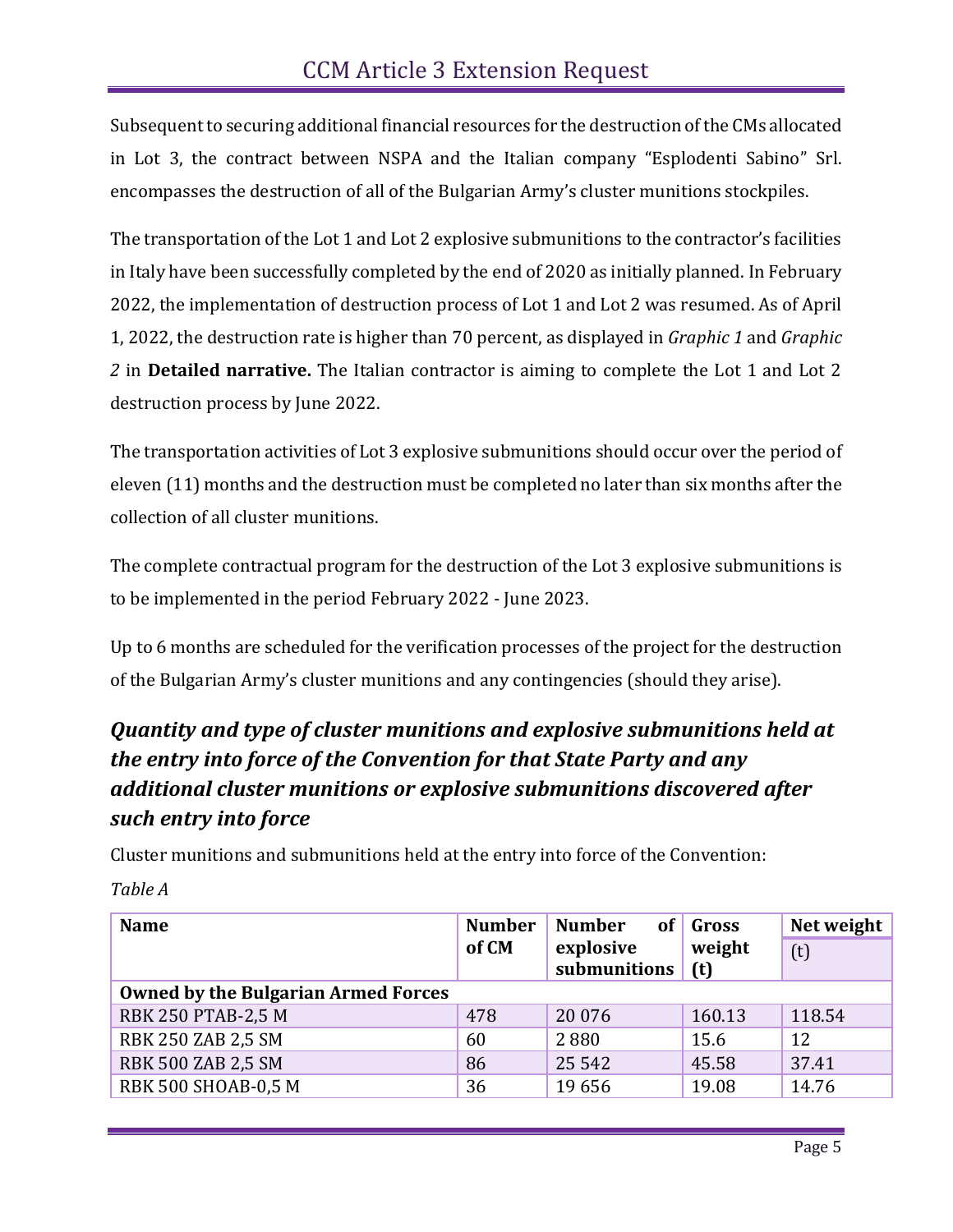| <b>RBK 500 SHOAB-0,5</b>   | 3            | 1695   | 1.59   | 1.23   |
|----------------------------|--------------|--------|--------|--------|
| <b>RBK 500 AO-2,5 RT</b>   | 201          | 12 060 | 92.46  | 76.179 |
| <b>BKF AO-2,5 RT</b>       | 1647         | 19764  | 172.2  | 136.46 |
| BKF AO-2,5 RTM             | 1431         | 17172  | 71.136 | 56.544 |
| <b>BKF PTM-3</b>           | 740          | 8880   | 61.05  | 48.1   |
| BKF PTAB-2,5               | 1965         | 23580  | 143.45 | 110.04 |
| RBK 250-275 AO 1 SCh       | 214          | 32 100 | 78.11  | 58.85  |
| Submunitions type ZAB-2,5  |              | 2939   | 6.7597 | 6.7597 |
| RBS 100 AO 25 33           | $\mathbf{1}$ | 3      | 0.1    | 0.1    |
| 9N123K                     | 8            | 400    | N/A    | N/A    |
| <b>Owned by "EMKO" LTD</b> |              |        |        |        |
| RBK 250-275 AO-1 SCh       | 25           | 3750   | N/A    | N/A    |
| <b>RBK 250 PTAB-2,5 M</b>  | 10           | 420    | N/A    | N/A    |
| <b>Total</b>               | 6905         | 190917 | N/A    | N/A    |

# CCM Article 3 Extension Request

In April 2022 during an inspection a technical error in the initial reporting to the Convention (back in 2011) was revealed involving cluster munitions types BKF AO-2,5 RT and BKF AO-2,5 RTM. As disclosed, **512** CMs (**6144 ESs**) BKF AO-2,5 RTM have mistakenly been introduced as CMs type BKF AO-2,5 RT. The error does not affect the timeframe of the implementation project for destruction of the Bulgarian Army's cluster munitions.

Explosive submunitions discovered after entry into force:

*Table B*

| <b>Name</b>                | Number<br>  Number |                                 | of Gross | Net weight |  |
|----------------------------|--------------------|---------------------------------|----------|------------|--|
|                            | of CM              | explosive<br>submunitions $(t)$ | weight   | (t)        |  |
|                            |                    |                                 |          |            |  |
| Submunitions type PTAB-2,5 |                    |                                 | 0.0037   | 0.0037     |  |

## <span id="page-6-0"></span>*Quantity and type of cluster munitions and explosive submunitions destroyed during the 8 years after the entry into force of this Convention for that State Party*

#### <span id="page-6-1"></span>*Private companies*

In 2018, the Bulgarian private company "EXPAL BULGARIA" JCS managed to destroy all **52 000** explosive submunitions type DPM85 for artillery shells, cal. 155 mm, PAT794, owned by the Armed Forces of the Republic of Slovenia.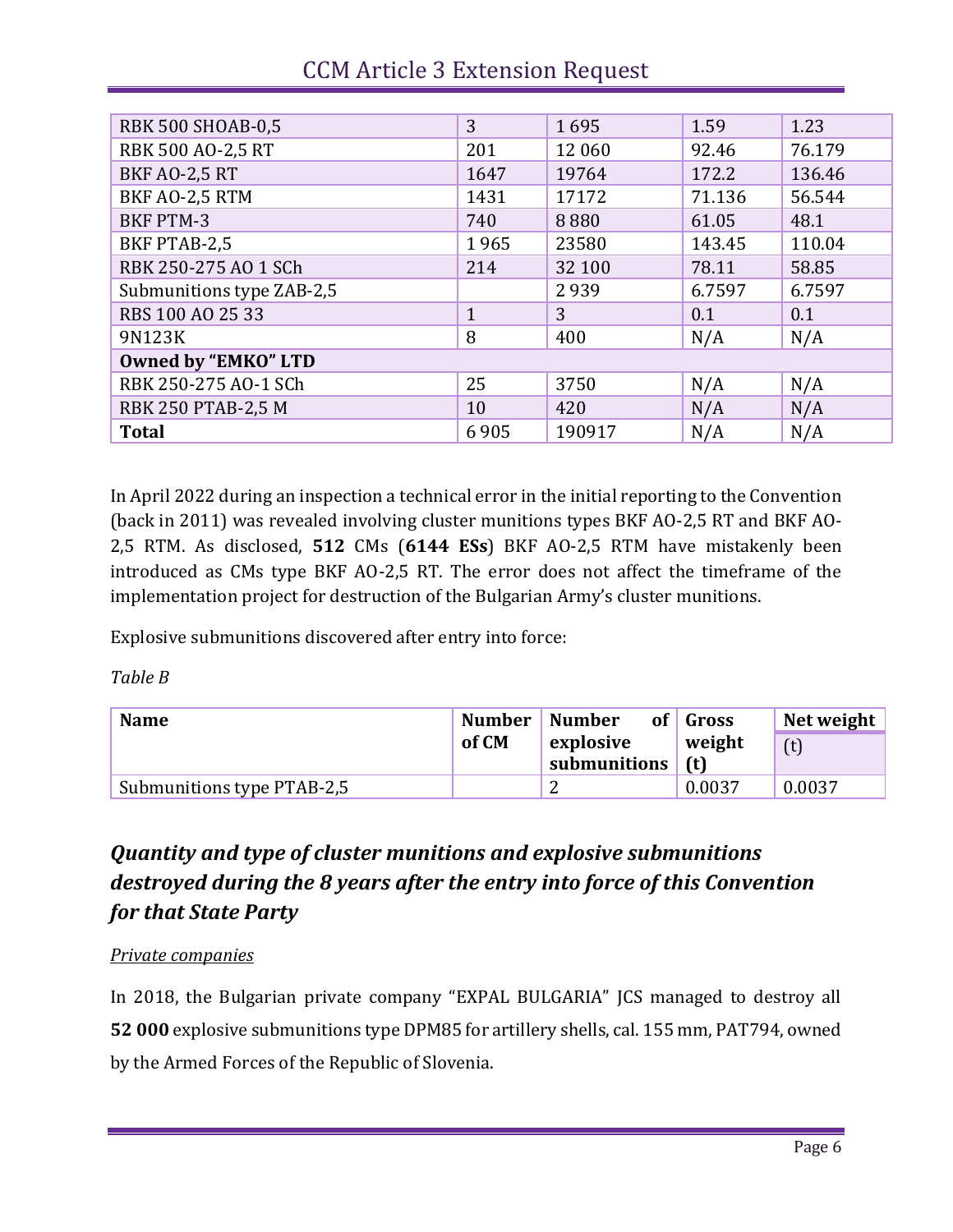Another Bulgarian private company "EMKO" LTD has successfully completed the process of destruction of 25 Air bombs RBK 250-275 AO-1 SCh and 10 Air bombs RBK 250 PTAB-2,5 M, previous owned by the company, by April 2019.

By mid-2019 "EXPAL BULGARIA" JCS has finalized the destruction of **3760** 4.2 OF mines for mortar GRM 20, M20G, imported from Cyprus in 2014.

## <span id="page-7-0"></span>*Quantity and type of cluster munitions and explosive submunitions remaining to be destroyed during the proposed extension and the annual destruction rate expected to be achieved*

#### <span id="page-7-1"></span>*Cluster munitions (CMs) owned by the Bulgarian*

As of April 1, 2022, the total number of CMs and explosive submunitions to be destroyed under the clauses of the contract with NSPA is **3593** CMs and **108269** ESs.

The implementation of the destruction activities in Lot 1 and Lot 2 has almost been finalized as shown in *Graphic 1* and *Graphic 2* with remaining less than 6000 explosive submunitions to be destroyed. The process is envisaged to be complete by June 2022.

The execution of the Complete Contractual Program for Lot 3 is envisaged for a period of **seventeen (17) months** and to be concluded by the end of June 2023. It encompasses both transportation and destruction activities.

#### <span id="page-7-2"></span>*Retained CM and explosive submunitions:*

As stated in the 2017 CCM Article 7 Annual Report, the Republic of Bulgaria retained 400 explosive submunitions, 9N24, for training purposes of the Bulgarian Armed Forces.

Following the launch of first 50 explosive submunitions in 2019, another 50 ESs, 9N24, were fired during annual training and exercise of the Bulgarian Armed Forces in June 2021.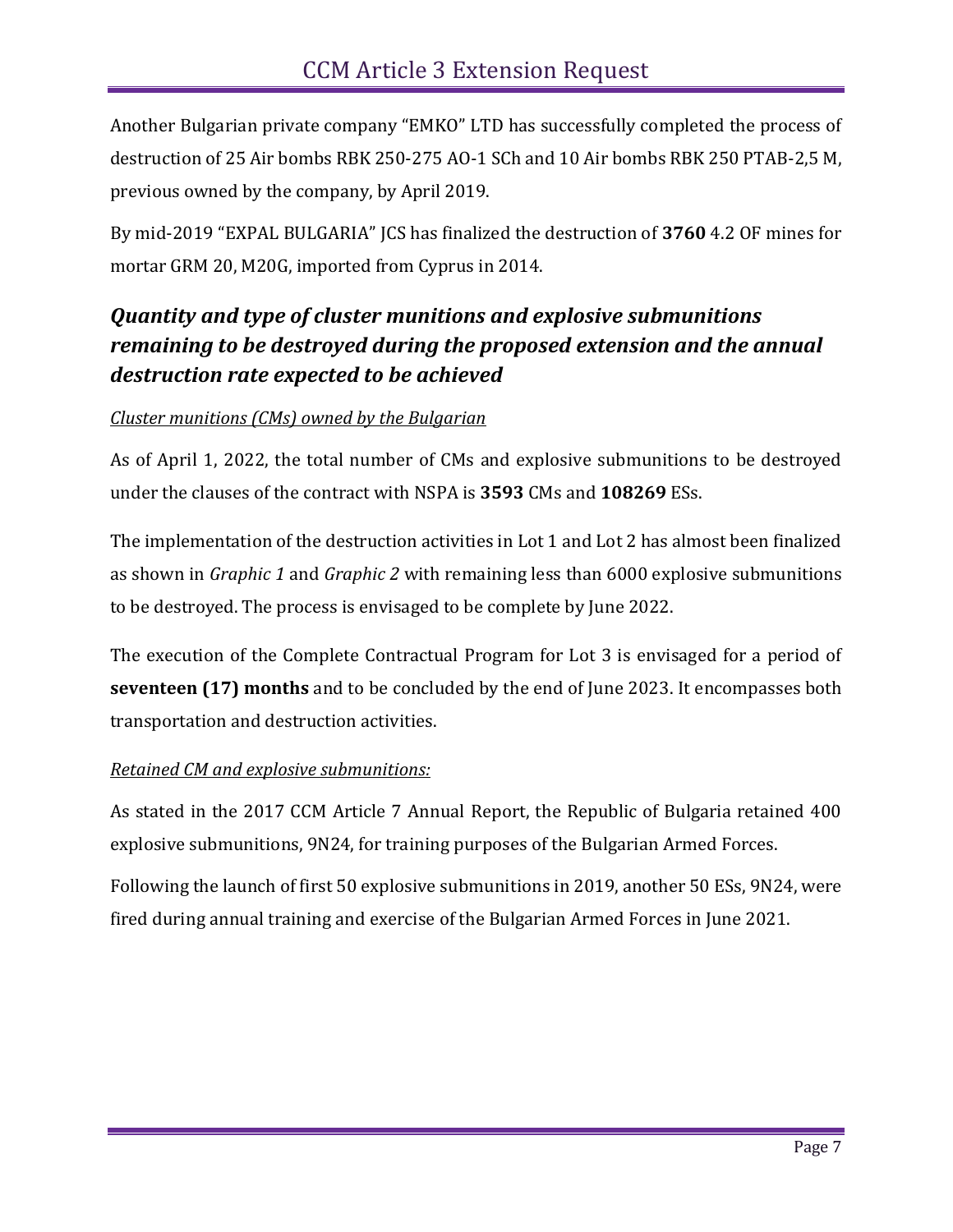## <span id="page-8-0"></span>**Section 2: Detailed narrative**

## <span id="page-8-1"></span>*Origins of the Article 3 challenge to meeting the deadlines*

The Republic of Bulgaria ratified the Convention on Cluster Munitions in April 2011 and it entered into force on 1st October 2011. According to Article 3.2 each State Party undertakes to destroy or ensure the destruction of all cluster munitions as soon as possible but not later than eight years after the entry into force of this Convention for the country. For the Republic of Bulgaria the deadline was 1st October 2019.

As the Republic of Bulgaria has not been able to effectively launch the process of the destruction of the cluster munitions stockpiles within the aforementioned period, an initial extension request in accordance with Article 3 of the Convention was submitted to the 9<sup>th</sup> Meeting of States Parties for consideration. Subsequent to the recommendations of the 9<sup>th</sup> MSP, in April 2020 a revised extension request including a detailed project management and work plan was provided to be considered at the 2nd CCM Review Conference.

Meanwhile, on July 24, 2019 a contract was signed between NATO Support and Procurement Agency (NSPA) and the Italian company "Esplodenti Sabino" Srl. for the destruction of those cluster munitions stockpiles in possession of the Bulgarian Armed Forces allocated to Lot 1 and Lot 2 (out of three lots). However, the financial assessment showed that the funding at hand would not be sufficient for completion of the whole project and Lot 3 would be underfunded.

Therefore, in September 2019, the Ministry of Defence (MoD) launched a negotiation process with the United States to secure additional financial resources for the destruction of the cluster munitions allocated in Lot 3. The negotiations led to signing of a Memorandum of Understanding between the United States Department of State and the Ministry of Defence of the Republic of Bulgaria regarding Assistance for Destruction of Conventional Weapons in February 2020.

The implementation of the Bulgarian Army's cluster munitions destruction project commenced in May 2020 with the transportation of the explosive submunitions in Lot 2. Within the calendar year, all of the ESs allocated in Lot 1 and Lot 2 have been successfully transferred to the contractor's storage facilities in Italy.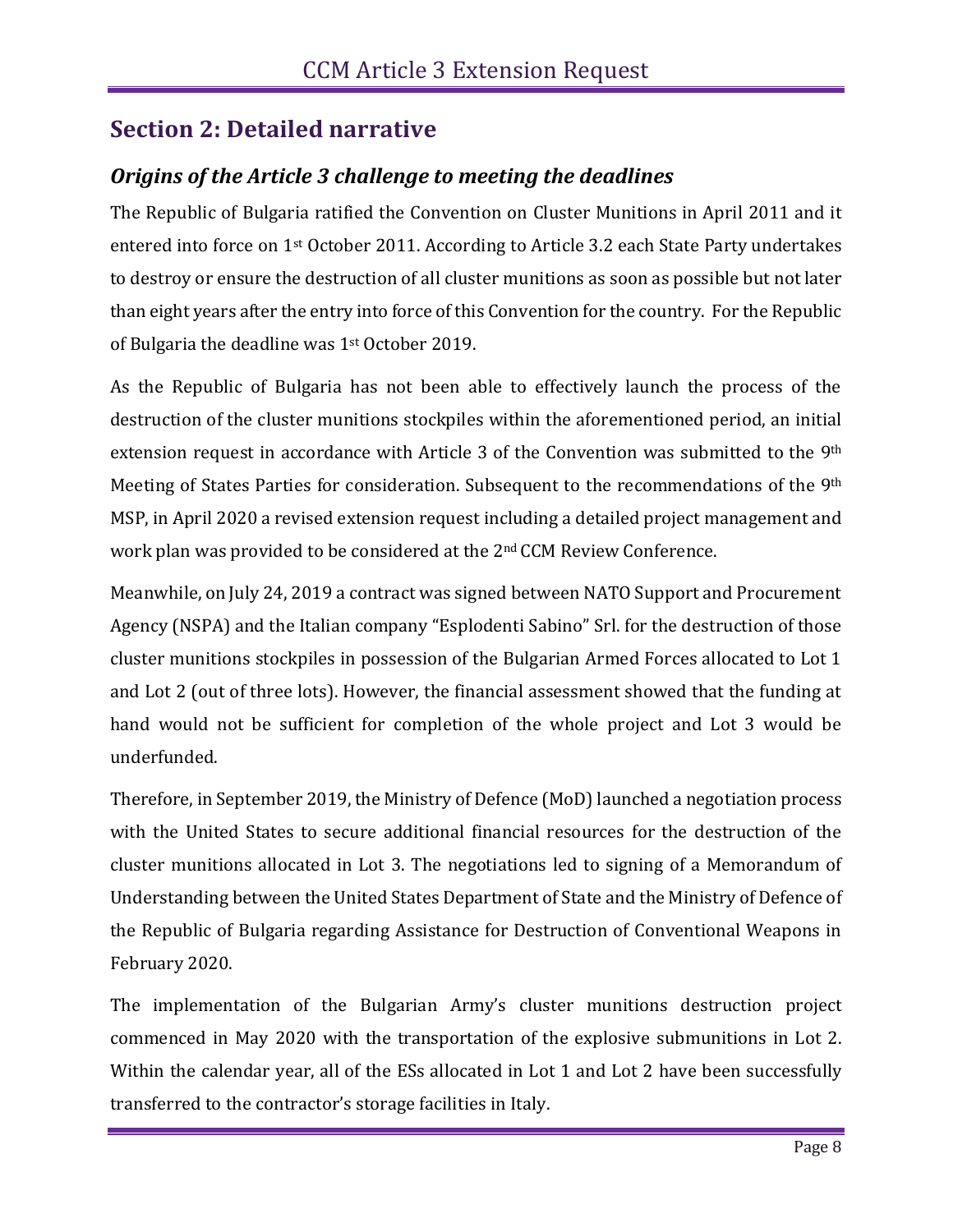In the meantime, every quarter as of July 2020, the Republic of Bulgaria began presenting to the Implementation Support Unit and the CCM Article 3 Analysis Group a chart of the latest developments in the process of destruction of the explosive submunitions allocated in Lot 1 and Lot 2.

On December 21, 2020, an explosion occurred at one of the factories of the contractor company leading to a consequent seizure of the whole plant. Following the accident the local government authorities have put on hold "Esplodenti Sabino" Srl.'s licenses for storage and demilitarization activities.

From December 2020 to July 2021 the Investigative and Local Authorities have carried out examinations and site inspection activities. In May and June 2021, the contractor successfully and in accordance with the local authorities' request completed the implementation and restoration of environmental measures, safe measures and conditions as well as clean-up of the plant. Thus, in July the plant was released from seizure and returned to "Esplodenti Sabino" Srl.

Between July and November 2021 further examinations and site inspection activities have been conducted by the local authorities aimed at revoking the suspension of authorizations and their reactivation.

On November 3, "Esplodenti Sabino" Srl.'s licenses and authorizations were reactivated and returned. An action followed by reactivation of its activities and equipment set-up.

Thereafter, the contractor have managed to obtain all the requisite export and import licences and internal transport and transit permits. Thus, following 13-month delay, the way was paved for the recommencement of the implementation of the transportation and destruction activities of the cluster munitions in February 2022.

#### <span id="page-9-0"></span>*Existing national storage and stockpile destruction capacities*

In 2018, the private company "EXPAL BULGARIA" JCS managed to destroy all **52 000** explosive submunitions type DPM85 for artillery shells, cal. 155 mm, PAT794, owned by the Armed Forces of the Republic of Slovenia.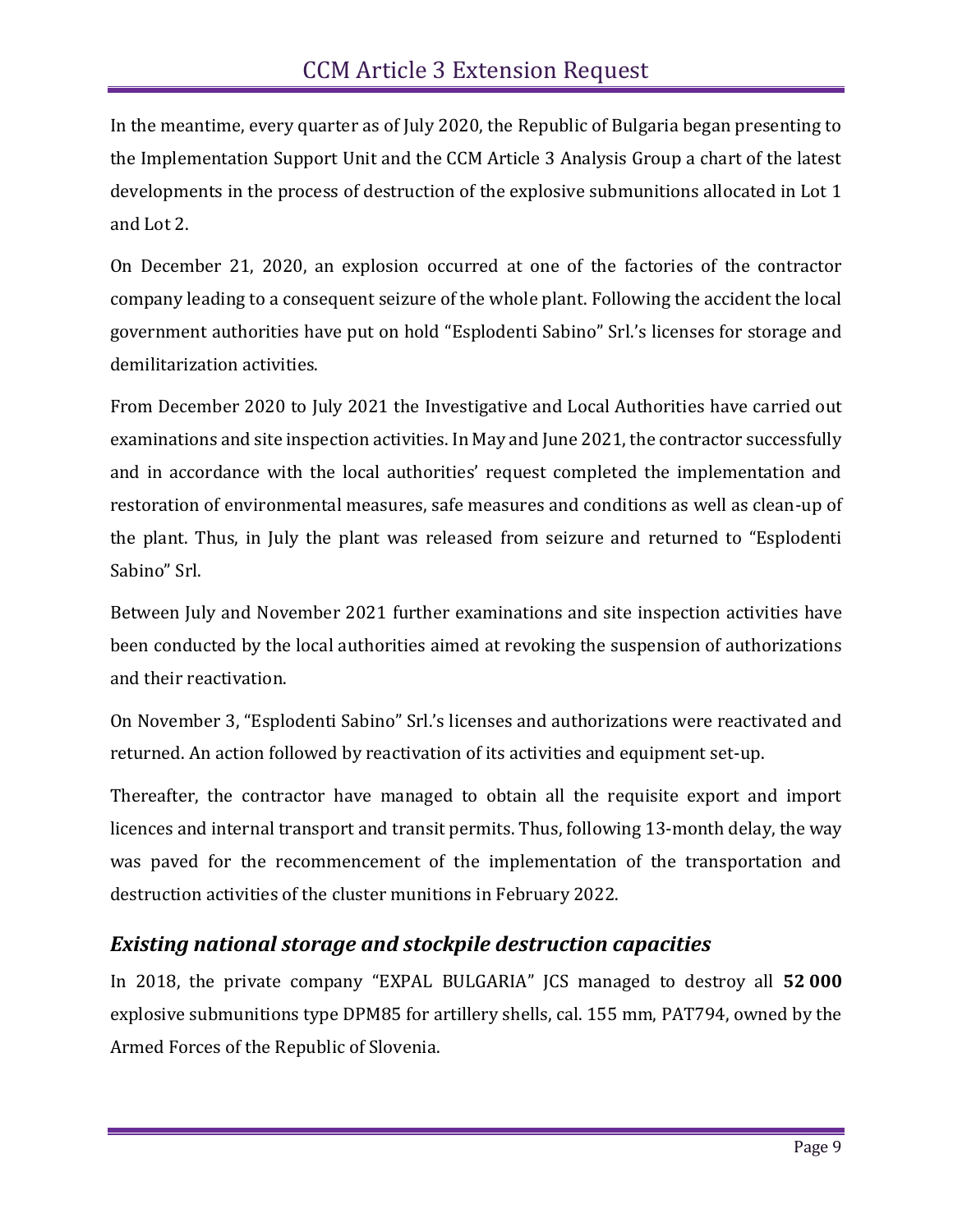In December 2018, "EXPAL BULGARIA" JCS obtained a license, granted by the Bulgarian authorities, for the destruction of **3760** 4.2 OF mines for mortar GRM 20, M20G, imported from Cyprus in 2014. The process of destruction was finalized by mid-2019.

However, the private company does not have the required facilities to carry out the process of destruction of the cluster munitions and explosive submunitions owned by the Bulgarian Armed Forces, as the latter significantly differ in numbers and types from the Slovenian and Cypriot ones.

## <span id="page-10-0"></span>*Nature and extent of the progress made to date*

As of April 1, 2022, all of the explosive submunitions listed under Lot 2 have been destroyed as displayed below.

*Graphic 1*

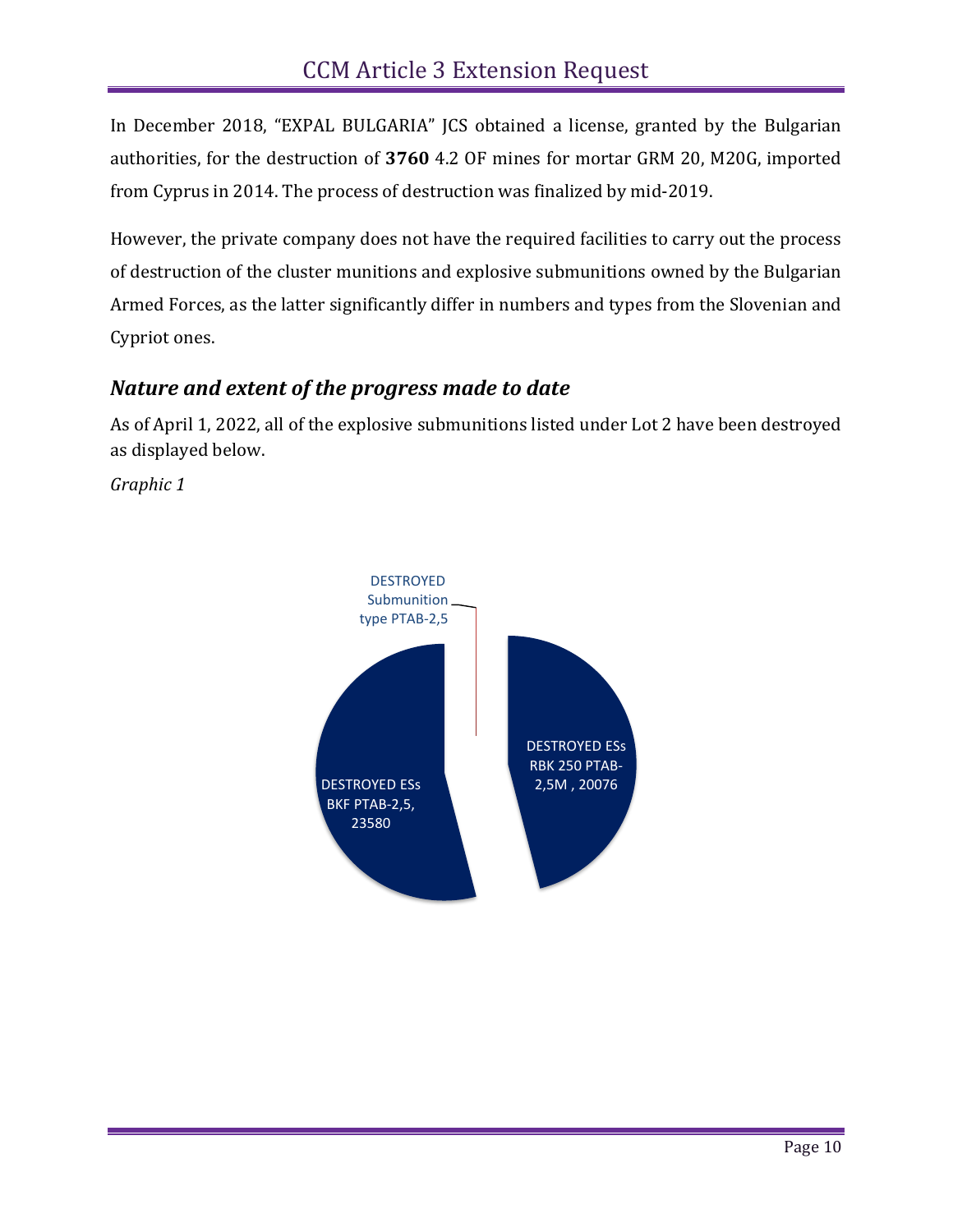<span id="page-11-0"></span>As demonstrated in *Graphic 2*, the implementation of the destruction process of the ESs allocated in Lot 1 has been almost finalized with remaining less than 6 thousand submunitions, marked in red, to be destroyed.

<span id="page-11-2"></span><span id="page-11-1"></span>*Graphic 2*



#### <span id="page-11-3"></span>*Resources made available to support progress made to date*

According to the 2013 technical agreement signed between the Minister of Defence of the Republic of Bulgaria and the US Embassy in Sofia, the United States has provided financial resources worth **1, 8 mln USD** for the destruction of the cluster munitions stockpiles of the Bulgarian Armed Forces. When a contract with the Italian company "Esplodenti Sabino" Srl. was signed in July 2019, the financial assessment showed that the funding at hand would not be sufficient for completion of the whole project and Lot 3 would be underfunded.

Subsequently, a negotiation process was instigated. In February 2020 a Memorandum of Understanding with the US Department of State was signed to ensure the additional funding for the destruction of the CMs in Lot 3 of up to **USD 2 mln.**

As of April 2022, the project for the destruction of the cluster munitions stockpiles of the Bulgarian Army is fully funded.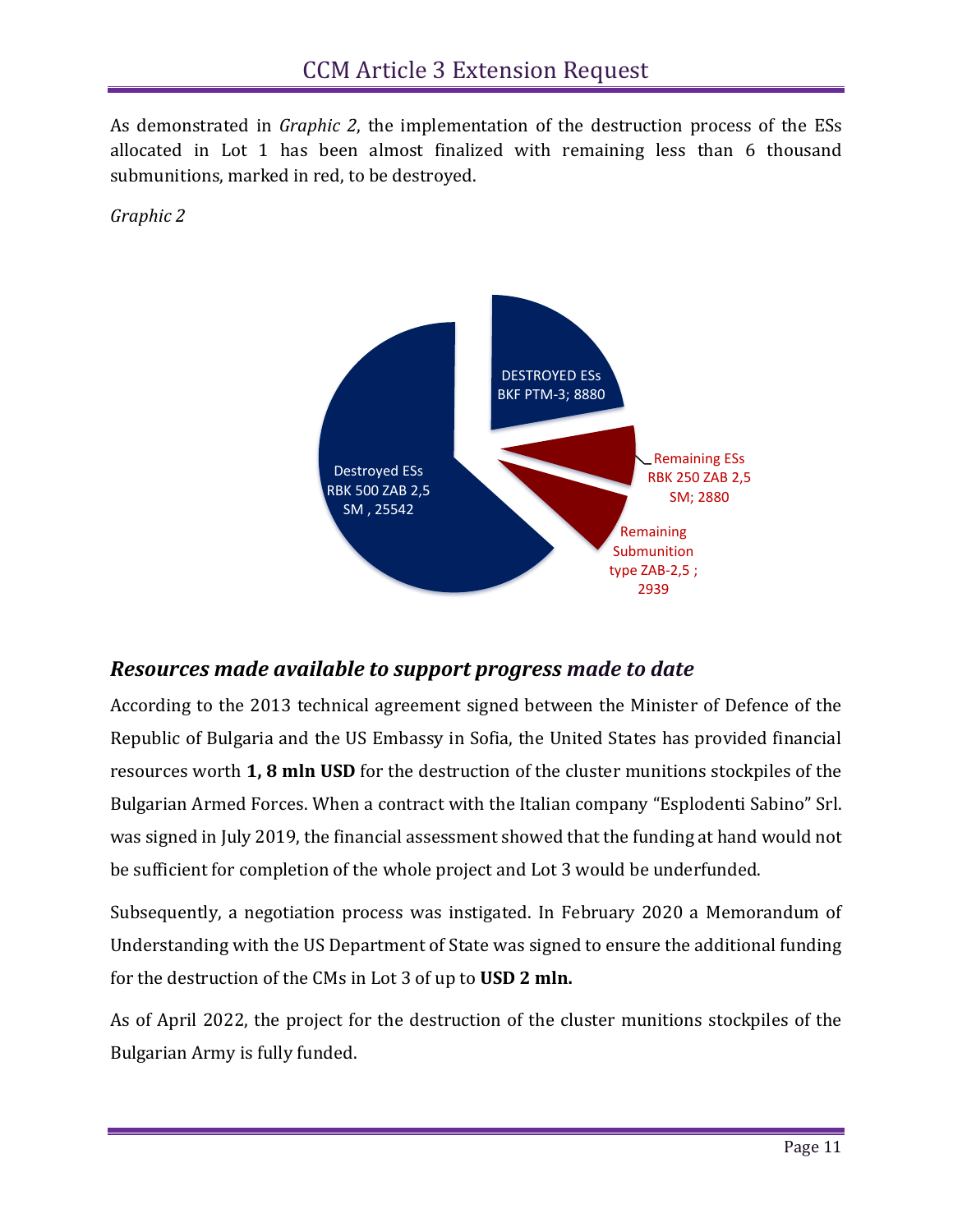## <span id="page-12-0"></span>*Methods and standards used*

According to the Statement of Work, the contractor shall complete the demilitarization operations associated with each consignment, as evidenced by the signed certificate of demilitarization (COD), within four months following the date on which the contractor collects the ammunition from the MoD nominated location. The contractor shall have sufficient processing capacity to process the ammunition, which is subject to this SOW within the agreed timeframe.

Demilitarization is defined as the process to achieve full destruction of the item such that the ammunition has been destroyed and that no part, material or explosives can be reused for its original intended purpose. Demilitarization of ammunition will be effected by applying procedures developed by the contractor, using tools and equipment provided and maintained by him.

The contractor shall demilitarize the ammunition and dispose of the residues following established industrial standards for the processes to be performed. Demilitarization is considered completed when all the residues from the demilitarization process have been recycled or destroyed.

Explosive materials shall be disposed of, where applicable, by cost-effective means consistent with the least possible negative impact on the environment. Explosives may be destroyed, converted into other products or recycled for civilian use. However, explosives shall not be recycled for military use.

The demilitarization operations shall make the optimum use of Resource Recovery and Reuse (R3) to ensure maximum environmental protection/benefit of recovered materials.

In the implementation of this SOW, the contractor shall not use destruction by Open Burning (OB) or Open Detonation (OD) methods.

Ammunition parts and components to be disposed of as scrap must be destroyed by permanent deformation and must be free of toxic and hazardous materials. No part shall be in a condition that will permit re-use for its original intended purpose.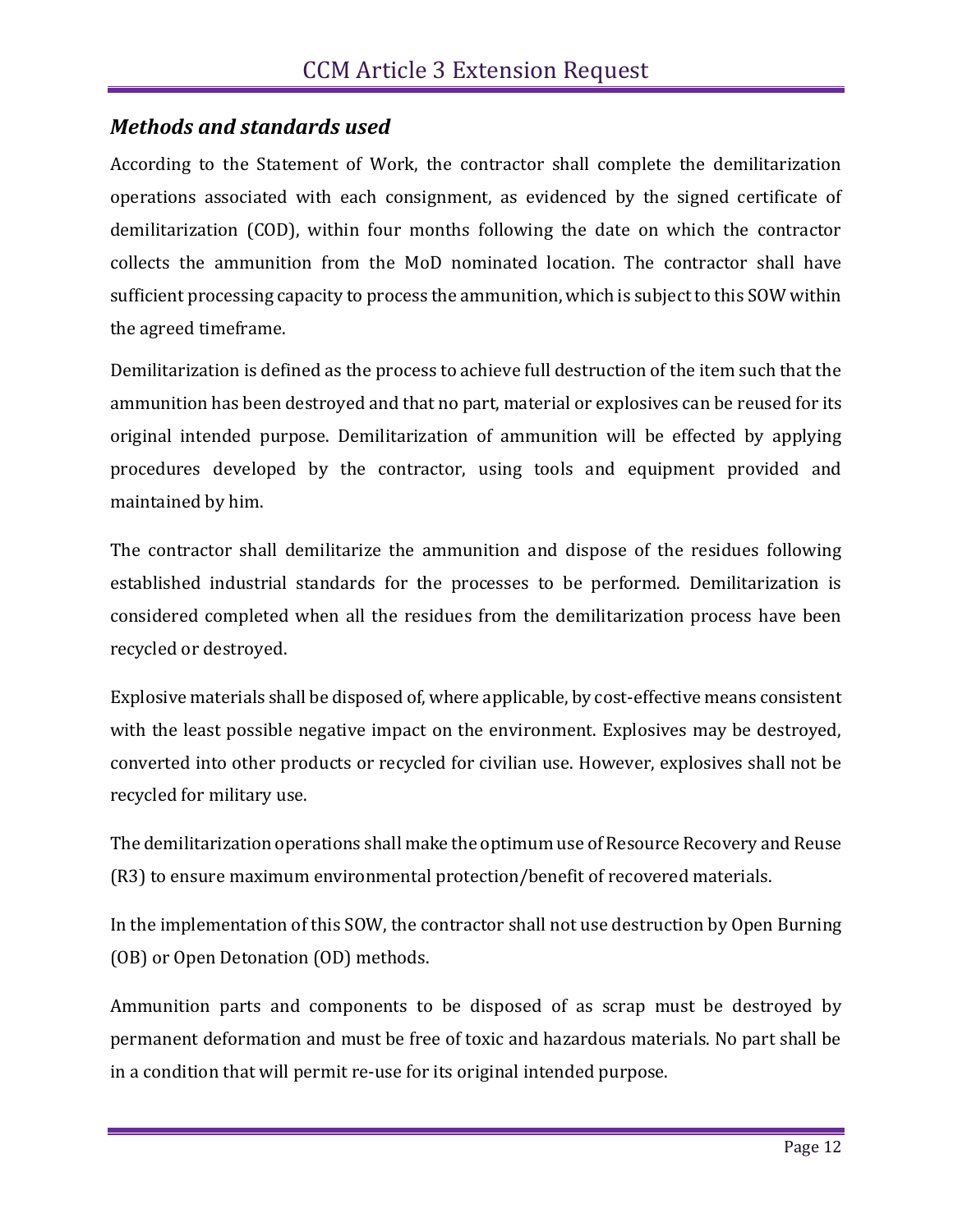More detailed information regarding the methods and standards to be used can be found in SOW Section 6 – DEMILITARIZATION.

#### <span id="page-13-0"></span>*Nature and extent of the remaining challenges*

All the details, concerning the successful implementation of the whole project for the destruction of the cluster munitions stockpiles of the Bulgarian Army, have been specified. The process itself has been reinstated in February 2022.

The Russian military invasion in Ukraine constitutes a blatant violation of International Law and the UN Charter. The war in Ukraine represents the biggest challenge to the security environment of the European continent since the Second World War. As the war dynamic unfolds, the uncertainties regarding the continuance and the development of the military actions increase exponentially.

Contemplating the current state of affairs, a highlight must be thrown on the possibility the war in Ukraine to affect and/or lead to some consequent delays of the transportation and destruction activities.

#### <span id="page-13-1"></span>*Humanitarian, economic, social, and environmental implications*

The cluster munitions are safely stored in military bases of the Bulgarian Armed Forces and do not pose a threat to the civilian population.

With regard to the environmental considerations during the implementation of the project for the destruction of the Bulgarian Armed Forces' cluster munitions stockpiles, the Statement of Work states that the contractor shall establish and maintain systems that protect the environment from contamination, pollution or other adverse impacts resulting from the demilitarization work. The contractor's environmental protection measures shall be, as a minimum, in accordance with national, regional and local laws and regulations.

Demilitarization techniques that involve uncontrolled emissions of the by-products deriving from the burning or detonation of explosive materials, including Open Burning/Open Detonation, are not permitted under this project, even if such techniques are permitted by the national regulations of the country in which the demilitarization takes place.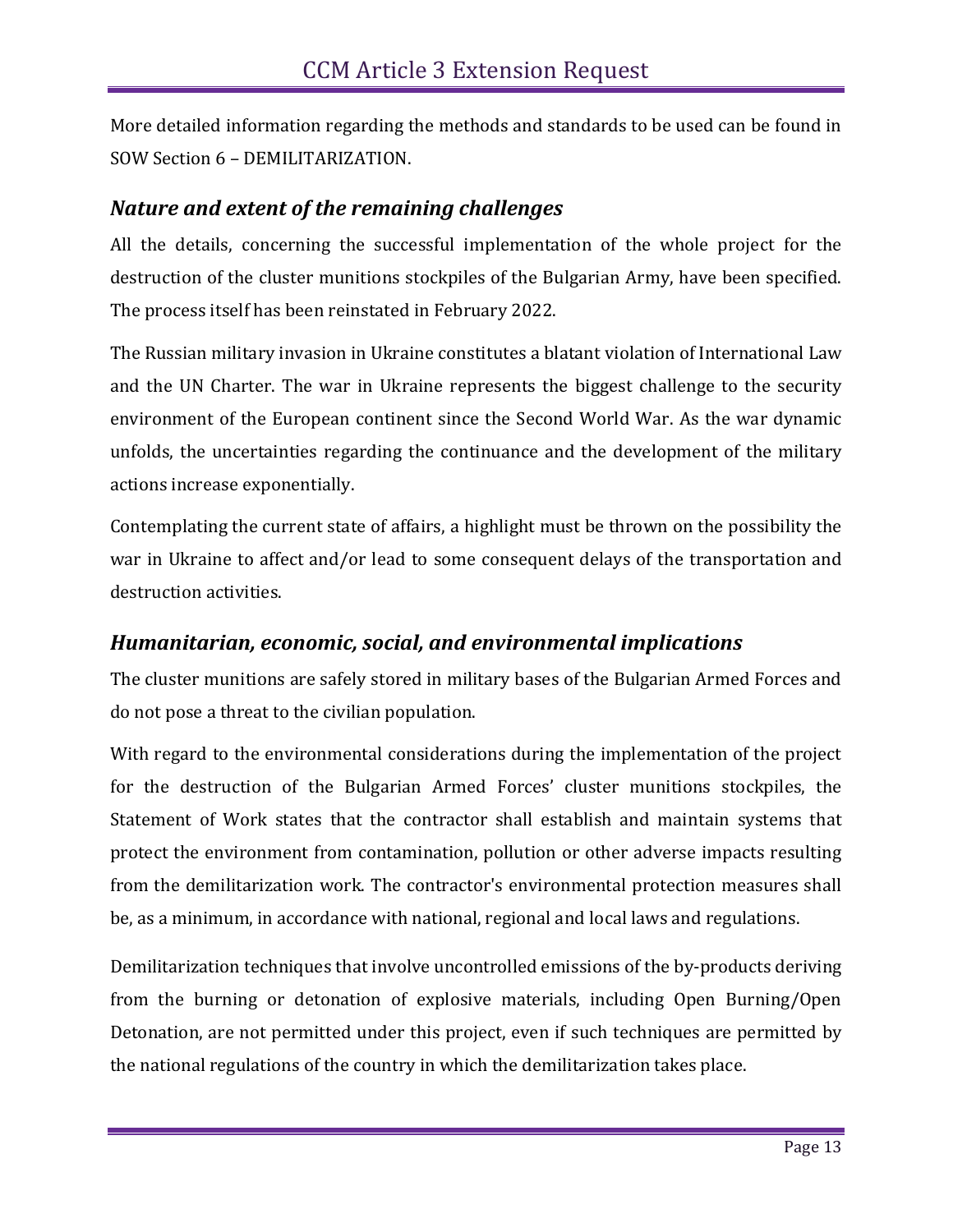The contractor is responsible for all safety aspects and for the implementation of all European environmental standards and regulations.

## <span id="page-14-0"></span>*Institutional, financial, technical, and human means and resources available and/or necessary in order to meet remaining challenges*

The project for the destruction of the Bulgarian Armed Forces' cluster munitions is funded by the U.S. government, which already provided the sum of **USD 1, 8 mln** and is to provide additional **USD 2 mln**.

Points of Contact (POC) are listed in the Statement of Work to assist the transportation within and from Bulgaria. The POCs are from the following institutions: Ministry of Economy and Industry, Ministry of Transport and Communications, Ministry of Interior and Bulgarian Customs Agency.

The Bulgarian Military Police will escort the cluster munitions during movement on the territory of Bulgaria.

Further information regarding the institutional, financial, technical, and human means and resources available can be found in the Statement of Work.

## <span id="page-14-1"></span>*Amount of time requested and reasoning behind the amount of time requested*

As outlined above, by April 1, 2022, more than seventy (70) percent of the explosive submunitions allocated in Lot 1 and Lot 2 have been successfully destroyed. The process is envisaged to be completed by June 2022.

The transportation activities of Lot 3 explosive submunitions that began in February should occur over the period of eleven (11) months and the destruction must be completed no later than six months after the collection of all cluster munitions.

The complete contractual program for the destruction of the Lot 3 explosive submunitions is to be implemented in the period February 2022 - June 2023.

Up to 6 months are scheduled for the verification processes of the project for the destruction of the Bulgarian Army's cluster munitions and any contingencies (should they arise).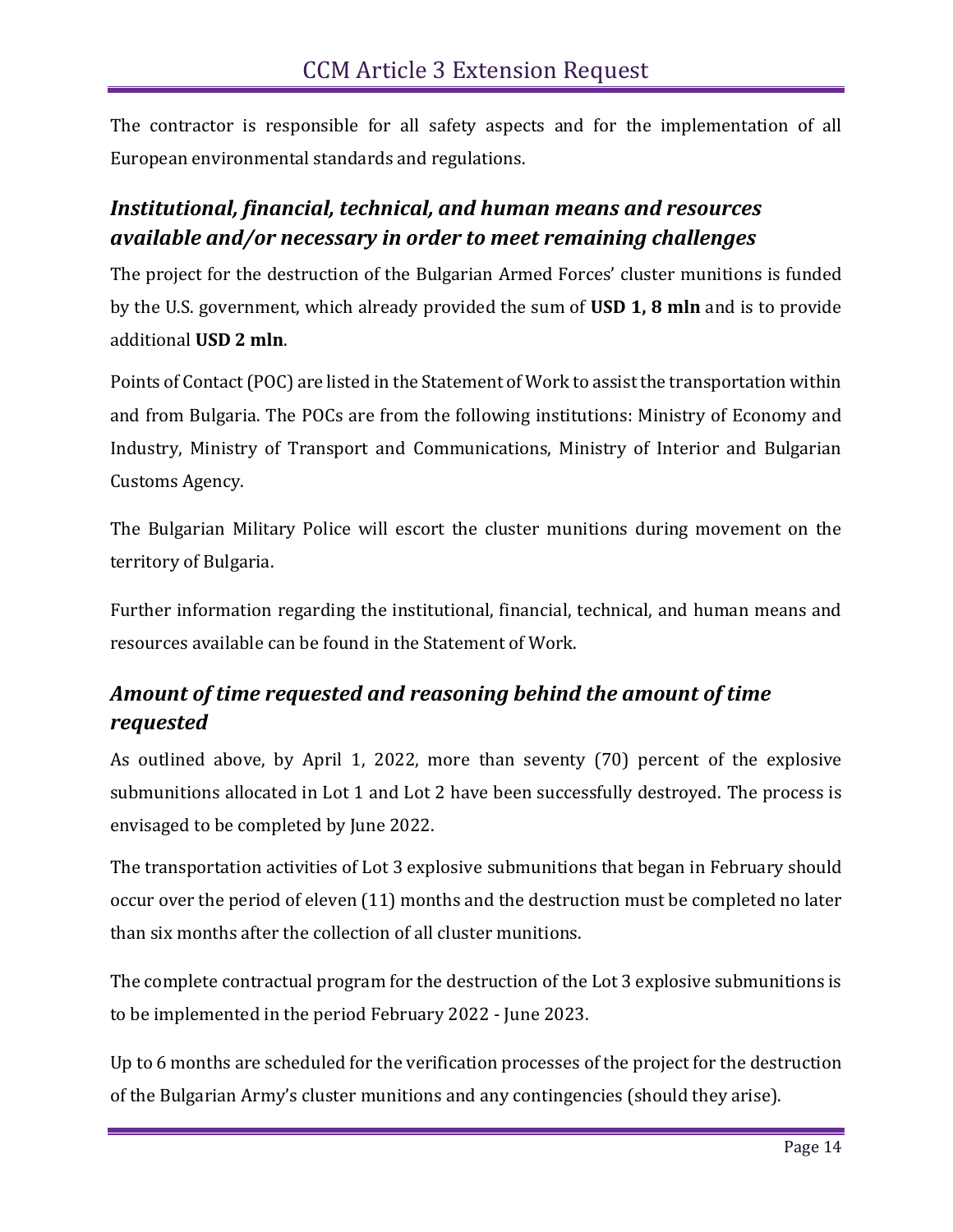Therefore, the Republic of Bulgaria would like to submit an extension request in order to meet its Article 3 obligations for the timeframe of 15 months until December 31, 2023.

## <span id="page-15-0"></span>*Detailed work plan covering the amount of time requested, with measurable benchmarks, including, but not limited to:*

<span id="page-15-1"></span>*How much storage and stockpile destruction is planned for each year of the extension period?*

*Table 1*

|                |                |                                        |       |                         |                 |                           |        |            |            | $\blacktriangleright$                           |
|----------------|----------------|----------------------------------------|-------|-------------------------|-----------------|---------------------------|--------|------------|------------|-------------------------------------------------|
|                |                |                                        |       |                         | All             |                           |        |            |            | $\mathbf{b}$                                    |
|                |                |                                        |       |                         |                 |                           |        |            |            |                                                 |
|                |                | Name                                   |       | Division                |                 |                           | Gross  | <b>Net</b> | <b>NEQ</b> |                                                 |
| Priority/Lots  |                |                                        |       | $\overline{\mathbf{r}}$ | Number<br>of CM | of<br>Number<br>explosive | weight | weight     |            | weight<br>$\mathbf{[kg]}$<br>Net we<br>cassette |
|                | $\mathbf{z}$   |                                        | UN Nº | Class                   |                 | submunitions              | (t)    | (t)        | (t)        |                                                 |
| $\overline{1}$ | $\mathbf{1}$   | <b>RBK 250 ZAB 2,5 SM</b>              | 0010  | 1.3G                    | 60              | 2880                      | 15.60  | 12.00      | $\ast$     | 200                                             |
|                | $\overline{2}$ | <b>RBK 500 ZAB 2,5 SM</b>              | 0010  | 1.3G                    | 86              | 25 5 42                   | 45.58  | 37.41      | $\ast$     | 435                                             |
|                | 3              | <b>Submunition</b><br>type             | 0010  | 1.3 <sub>G</sub>        |                 | 2,939                     | 6.76   | 6.76       | $\ast$     | 2.3                                             |
|                |                | $ZAB-2,5$                              |       |                         |                 |                           |        |            |            |                                                 |
|                | $\overline{4}$ | <b>BKF PTM-3</b>                       | 0370  | 1.1E                    | 740             | 8880                      | 61.05  | 48.10      | 23.70      | 65                                              |
|                |                | Subtotal:                              |       |                         | 886             | 40241                     | 128.99 | 104.27     | 23.70      |                                                 |
| $\overline{2}$ | $\mathbf{1}$   | <b>RBK 250 PTAB-2,5 M</b>              | 0370  | 1.1E                    | 478             | 20 0 76                   | 160.13 | 118.54     | 12.60      | 248                                             |
|                | 2              | <b>BKF PTAB-2,5</b>                    | 0370  | 1.1E                    | 1,965           | 23580                     | 143.45 | 110.04     | 14.90      | 56                                              |
|                | 3              | Submunition<br>type<br><b>PTAB-2,5</b> | 0370  | 1.1E                    |                 | 2                         | 0.0056 | 0.0056     | 0.00126    | 2.8                                             |
|                |                | Subtotal:                              |       |                         | 2443            | 43658                     | 303.58 | 228.59     | 27.50      |                                                 |
| 3              | $\mathbf{1}$   | <b>RBK 500 SHOAB-0,5 M</b>             | 0370  | 1.1E                    | 36              | 19656                     | 19.08  | 14.76      | 2.10       | 410                                             |
|                | 2              | <b>RBK 500 SHOAB-0,5</b>               | 0370  | 1.1E                    | 3               | 1695                      | 1.59   | 1.23       | 0.20       | 410                                             |
|                | 3              | <b>RBK 500 AO-2,5 RT</b>               | 0370  | 1.1E                    | 201             | 12 060                    | 92.46  | 76.18      | 9.80       | 379                                             |
|                | $\overline{4}$ | <b>BKF AO-2,5 RT</b>                   | 0370  | 1.1E                    | 1647            | 19764                     | $\ast$ | $\ast$     | $\ast$     | 63                                              |
|                | 5              | <b>BKF AO-2,5 RTM</b>                  | 0370  | 1.1E                    | 1431            | 17172                     | $\ast$ | $\ast$     | $\ast$     | 62                                              |
|                | 6              | RBK 250-275 AO 1<br><b>SCh</b>         | 0370  | 1.1E                    | 214             | 32 100                    | 78.11  | 58.85      | 2.20       | 275                                             |
|                | $\overline{7}$ | <b>RBS 100 AO 25 33</b>                | 0370  | 1.1E                    | $\mathbf{1}$    | $\overline{3}$            | 0.10   | 0.10       | 0.02       | 100                                             |
|                |                | Subtotal:                              |       |                         | 3533            | 102450                    | 434.67 | 344.12     | 44.42      |                                                 |
|                |                | <b>TOTAL:</b>                          |       |                         | 6862            | 186349                    | 867.25 | 676.98     | 95.62      |                                                 |

All of the Bulgarian Army's cluster munitions stockpiles are being destroyed under the contract between NSPA and the Italian company "Esplodenti Sabino" Srl. The contractor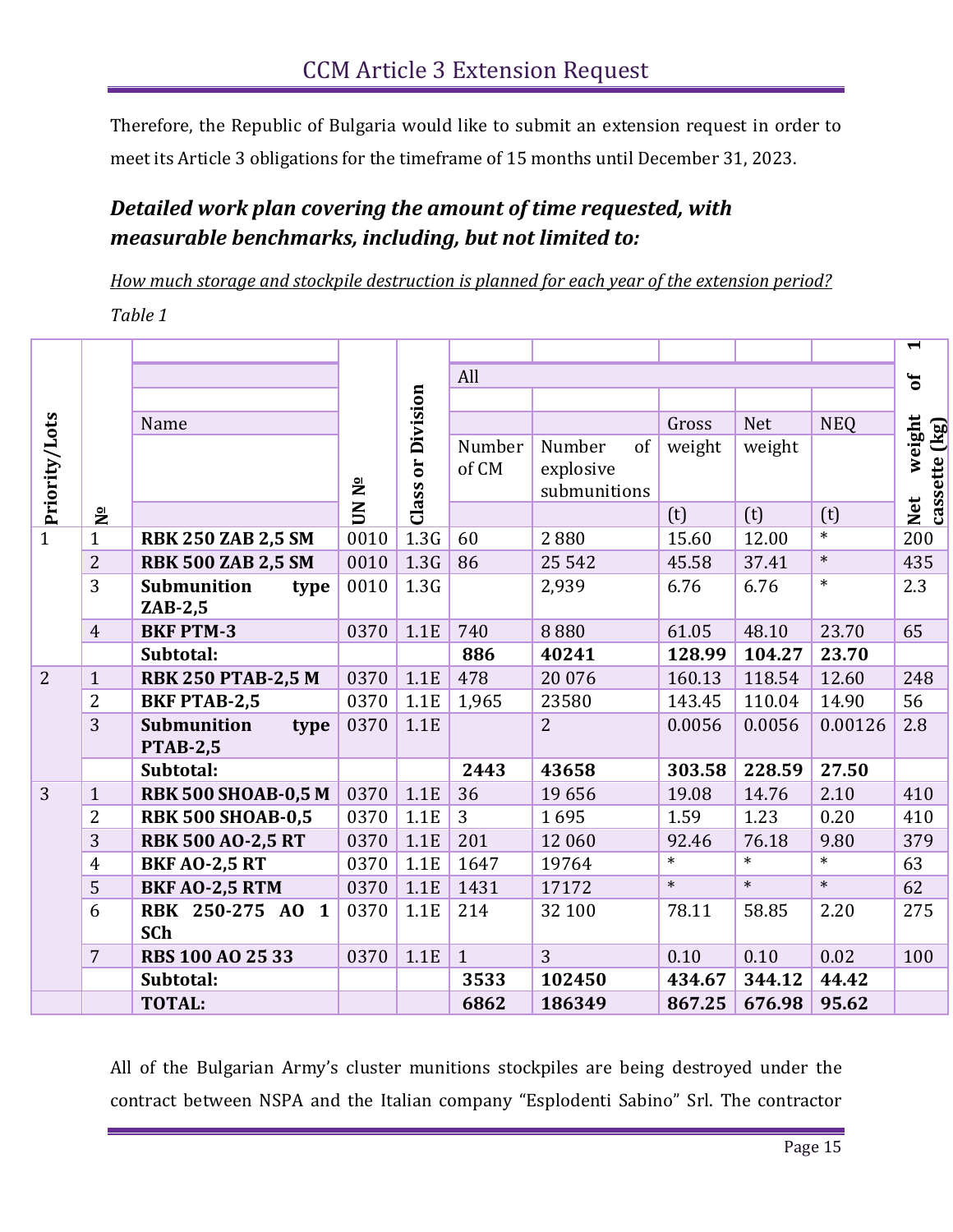company is skilled in environmentally friendly demilitarization activities since the 70's and has specialized in disposal of cluster munitions since 2003 acting as a prime contractor with its own storages and demilitarization plant placed in Italy.

The Italian company "Esplodenti Sabino" Srl. possesses all the requisite capabilities to successfully implement the process of destruction of the Bulgarian Army's cluster munitions stockpiles.

The cluster munitions of the Bulgarian Armed Forces have been divided into three (3) lots according to the priorities in the Table 1 above. As displayed in *Graphic 1* and *Graphic 2*, by April 1, 2022 the destruction rate of the explosive submunitions listed in Lot 1 and Lot 2 is higher than 70 percent. The completion of the destruction process for these two lots is scheduled for June 2022.

In February 2022, the transportation process of the explosive submunitions allocated in Lot 3 commenced.

For the execution of the Complete Contractual Program (see Table 2) for the destruction of Lot 3 explosive submunitions is envisaged a period of **seventeen (17) months**. All the transportation activities are to be concluded within **eleven (11) months** (February to December 2022) and will be executed by a subcontractor - the Bulgarian company "Tempus Link" LTD. According to the transportation schedule, the total quantity of trucks required to complete the transportation activities is 53 trucks, allocated in 16 convoys. One to two convoys, as appropriate, per month, each convoy consisting of three (3) to four (4) trucks, as appropriate, will transport the Lot 3 explosive submunitions from the Bulgarian depots to the contractor's Demilitarization Plant. As with the transfer of the explosive submunitions allocated to Lot 1 and Lot 2, the international transport to Italy will be crossing only countries members of both - the European Union and NATO.

The termination of the destruction activities of the cluster munitions listed under Lot 1 and Lot 2 will mark the beginning of those for the cluster munitions allocated to Lot 3. The destruction process is envisaged to start in June 2022 and must be finalized no later than **six (6) months** after the collection of all cluster munitions. Due to the current demilitarization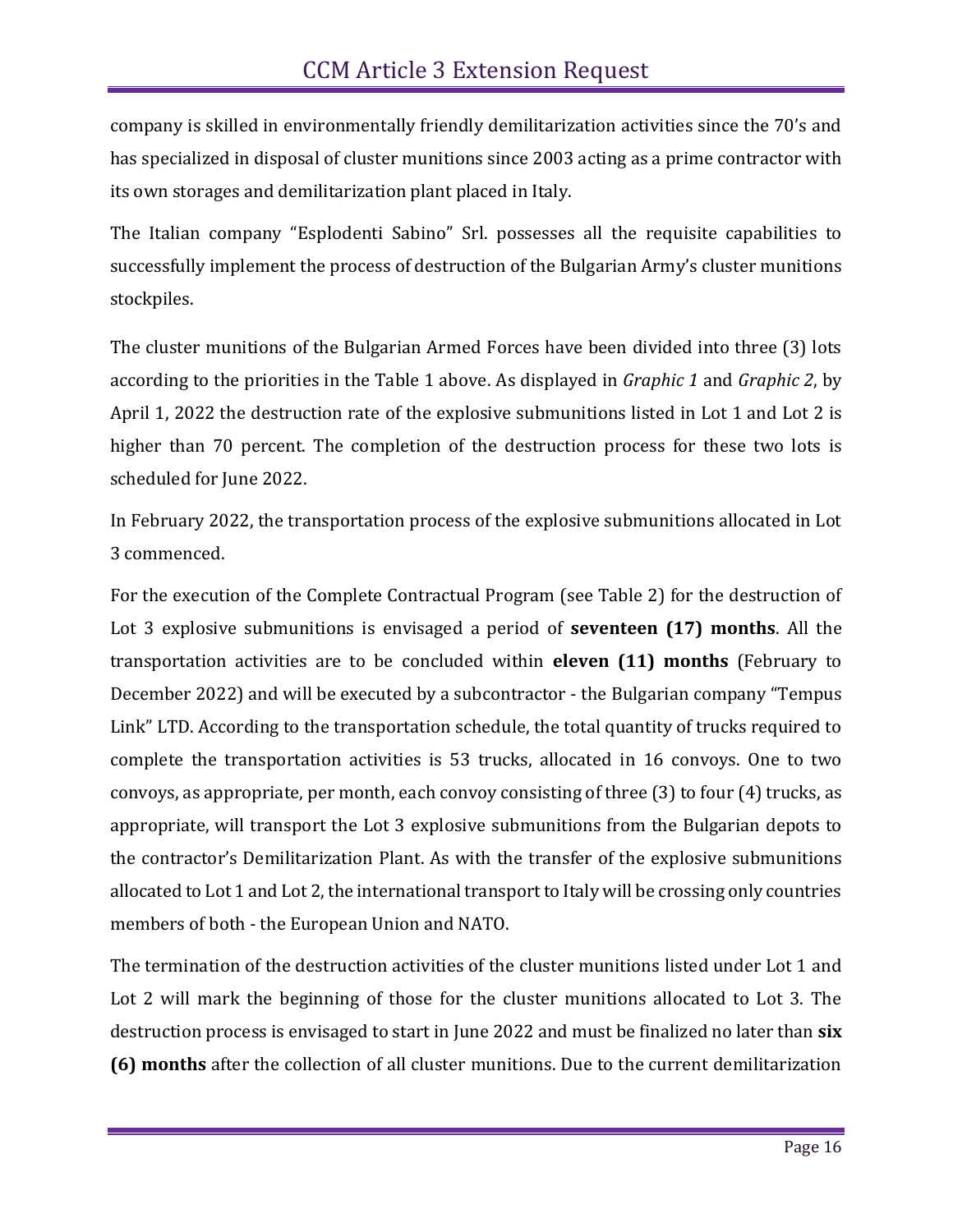performances of the Lot 1 and Lot 2 cluster munitions, the contractor working lines are perfectly set-up for accepting the items and ready to continue with Lot 3 CMs.

The Complete Contractual Program (transportation and destruction activities) for Lot 3 explosive submunitions is envisaged to be concluded by June 2023.

The detailed Complete Contractual Program, presented by the contractor, for each typology of cluster munitions includes:

|                    | <b>Complete Transportation Program</b> |            |                |                         |                         |                         |                         |                         |                         |             |  |  |
|--------------------|----------------------------------------|------------|----------------|-------------------------|-------------------------|-------------------------|-------------------------|-------------------------|-------------------------|-------------|--|--|
| <b>Month</b>       | Cal.                                   |            | Con            | Lot 3                   |                         |                         |                         |                         |                         |             |  |  |
|                    | Week                                   | Date       | voy            | Line<br>10 <sup>1</sup> | Line<br>20 <sup>2</sup> | Line<br>30 <sup>3</sup> | Line<br>40 <sup>4</sup> | Line<br>50 <sup>5</sup> | Line<br>60 <sup>6</sup> | Line<br>707 |  |  |
| <b>FEB</b>         | 6                                      | 02.02.2022 | $\mathbf{1}$   |                         |                         |                         | 300*                    |                         |                         |             |  |  |
| 2022               | 8                                      | 23.02.2022 | $\overline{2}$ |                         |                         | 17                      | 200                     |                         | 45                      |             |  |  |
| <b>MAR</b><br>2022 | $\mathsf g$                            | 02.03.2022 | 3              |                         |                         |                         | 300                     |                         |                         |             |  |  |
|                    | 13                                     | 29.03.2022 | $\overline{4}$ |                         | 3                       |                         | 72                      |                         | 110                     |             |  |  |
| <b>APR</b><br>2022 | 17                                     | 26.04.2022 | 5              | $4**$                   |                         | 30                      |                         |                         | 13                      |             |  |  |
|                    | 19                                     | 10.05.2022 | 6              | 17                      |                         |                         | 200                     |                         |                         |             |  |  |

*Table 2*

<sup>1</sup> Air Bomb RBK 500 (SHOAB 0,5 M)

<sup>2</sup> Air Bomb RBK 500 (SHOAB 0,5)

<sup>3</sup> Air Bomb RBK 500 (AO-2,5 RT)

<sup>4</sup> Air Bomb BKF AO-2,5 RT

<sup>5</sup> Air Bomb BKF AO-2,5 RTM

<sup>6</sup> Air Bomb RBK 250-275 АО 1 SCh

<sup>7</sup> Air Bomb RBS 100 АО 25 33

Orange boxes indicate the number of cluster munitions already transported to the contractor's facilities in Italy

\*\* Purple boxes indicate the number of cluster munitions planned for transportation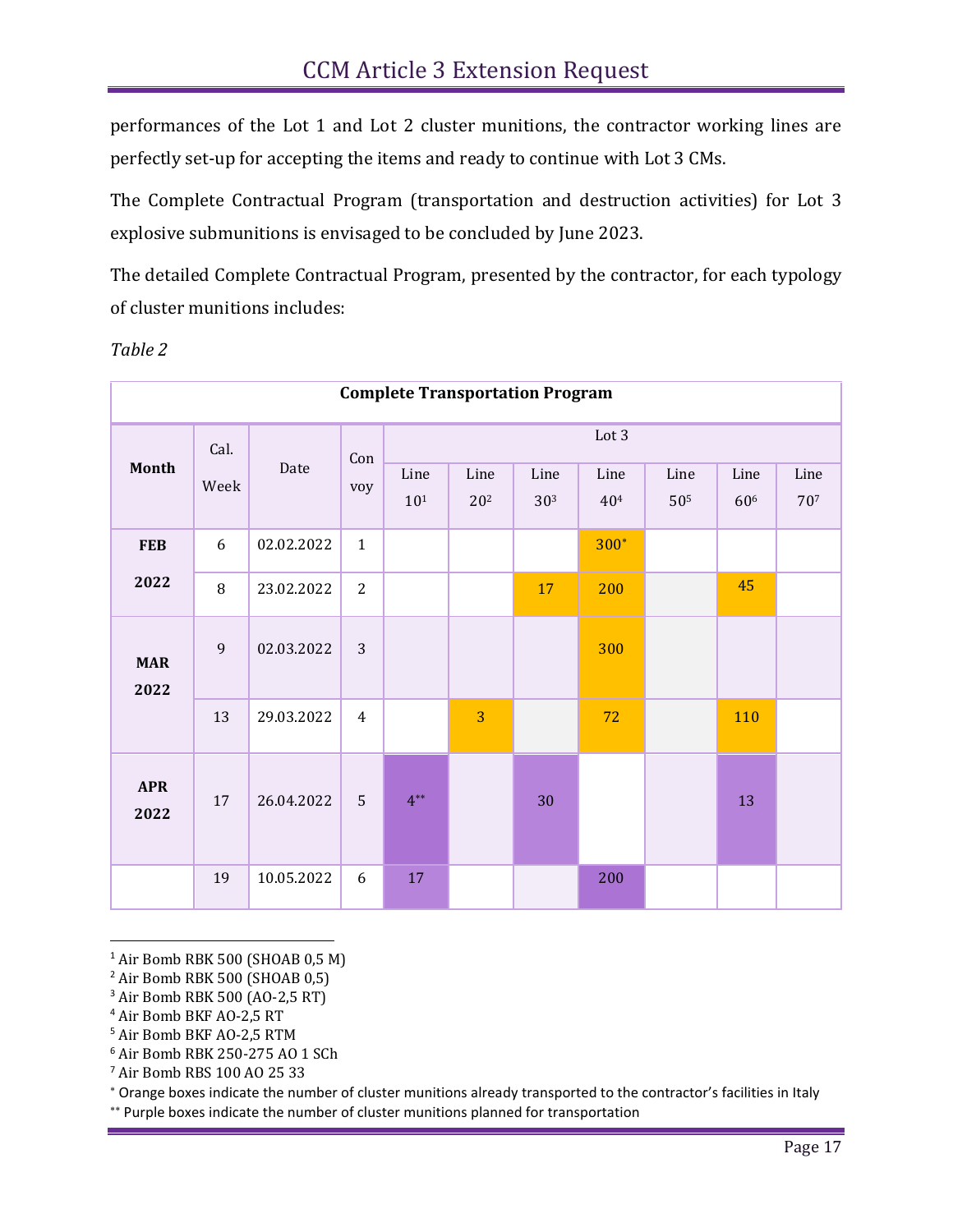# CCM Article 3 Extension Request

| <b>MAY</b><br>2022                       | 21           | 24.05.2022 | $7\overline{ }$ | 15 |   |     | 200  |      |                |              |
|------------------------------------------|--------------|------------|-----------------|----|---|-----|------|------|----------------|--------------|
| <b>JUN</b>                               | 23           | 07.06.2022 | $\, 8$          |    |   | 51  |      |      |                |              |
| 2022                                     | 26           | 28.06.2022 | $\mathbf{9}$    |    |   |     | 100  | 300  |                |              |
| $\mathbf{A}\mathbf{U}\mathbf{G}$<br>2022 | 34           | 23.08.2022 | 10              |    |   |     | 100  | 200  |                |              |
| <b>SEP</b><br>2022                       | 37           | 13.09.2022 | $11\,$          |    |   | 17  | 80   | 120  |                |              |
| <b>OCT</b>                               | 40           | 10.04.2022 | 12              |    |   |     |      | 399  |                |              |
| 2022                                     | 43           | TBD        | 13              |    |   |     | 55   | 212  |                |              |
| <b>NOV</b>                               | 46           | TBD        | 14              |    |   | 27  |      | 100  | $\overline{5}$ |              |
| 2022                                     | 48           | TBD        | 15              |    |   | 25  | 40   | 100  |                |              |
| <b>DEC</b><br>2022                       | 50           | TBD        | 16              |    |   | 34  |      |      | 41             | $\mathbf{1}$ |
|                                          | <b>TOTAL</b> |            | 16              | 36 | 3 | 201 | 1647 | 1431 | 214            | $\,1\,$      |

At the first day of every month, the contractor will be presenting Production Status Report that summarizes the demilitarization status, records the type and quantity of ammunition that has been received at the contractor's storage site as well as the type and quantity of scrap that has been generated.

Up to 6 months are scheduled for the verification processes of the project for the destruction of the Bulgarian Army's cluster munitions and any contingencies (should they arise).